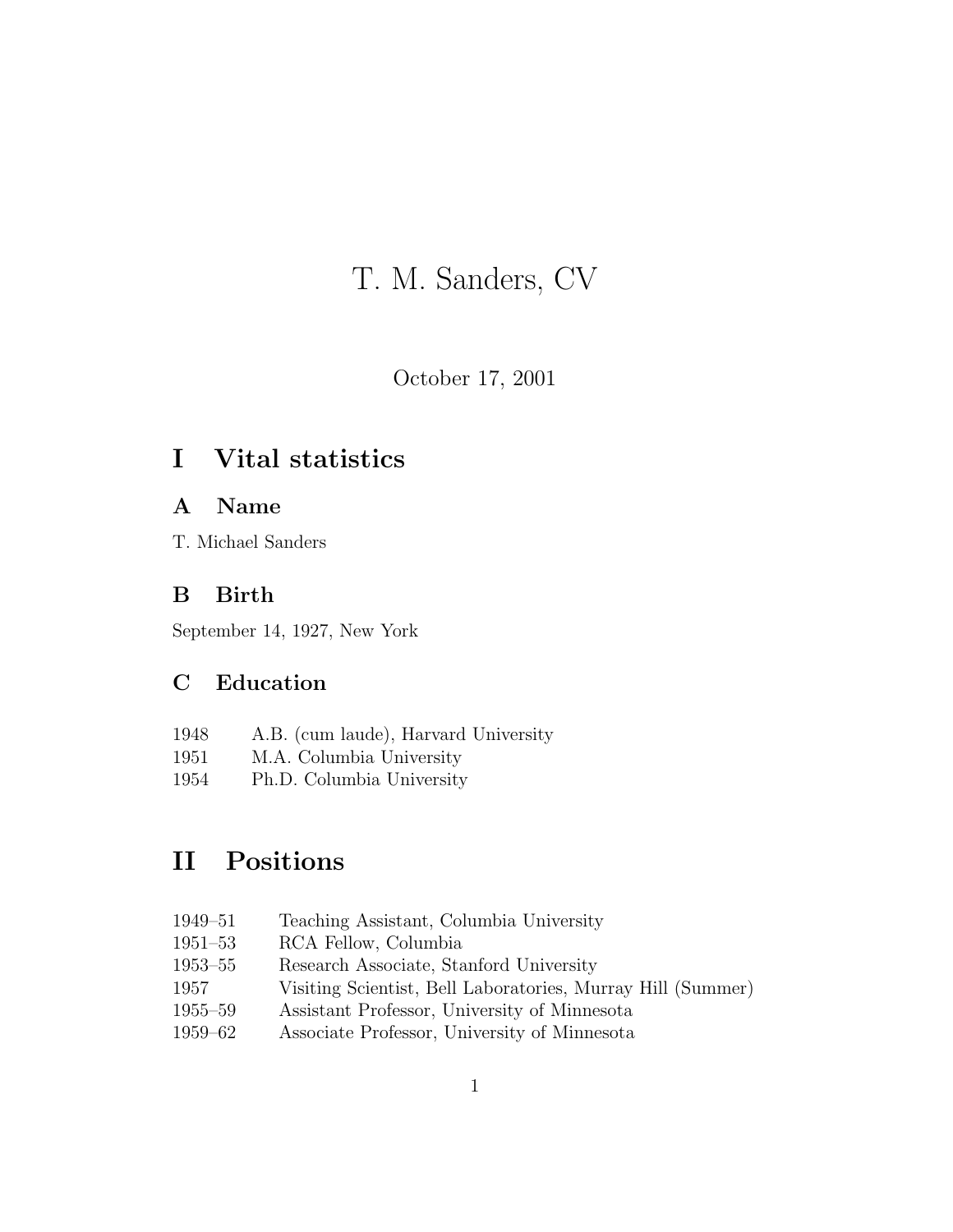| 1962–63   | Professor, University of Minnesota         |
|-----------|--------------------------------------------|
| 1963–2000 | Professor, University of Michigan          |
| $2000-$   | Professor Emeritus, University of Michigan |

## A National/professional service, awards and honors

| $1957 - 61$ | Sloan Foundation Research Fellow                                  |
|-------------|-------------------------------------------------------------------|
| 1961        | Guggenheim Fellow (declined)                                      |
| $1961-$     | Fellow, American Physical Society                                 |
| 1972        | U.S. Organizing Committee, XIIIth International                   |
|             | Conference on Low Temperature Physics                             |
| 1973        | Chairman, Gordon Conference on Quantum Fluids and Solids          |
| 1978-83     | Member, Cottrell Program Advisory Committee, Research Corporation |
| 1980        | National Organizing Committee, 16th International                 |
|             | Conference on Low Temperature Physics                             |
| 1980-81     | Guggenheim Fellow                                                 |
| 1993-       | North American Editor Contemporary Physics                        |
|             |                                                                   |

### B Professional societies

| 1948– | Member, Fellow American Physical Society               |
|-------|--------------------------------------------------------|
| 1952  | Member, Sigma Xi                                       |
| 1972  | Nominating Committee, Division of Solid State Physics, |
|       | American Physical Society                              |

### C University and departmental service (partial list)

- 1964–65 Member, First Committee for Advising Graduate Students
- 1965–67 Chairman, First Committee for Advising Graduate Students
- 1966–69 Member, Physics Executive Committee
- 1967–69 Wednesday Colloquium
- 1970–71 Chairman , Physics Room Committee
- 1971–72 Physics Curriculum Committee
- 1972–73 Search Committee for Assistant Professor in Solid State
- 1972–74 University Research Policies Committee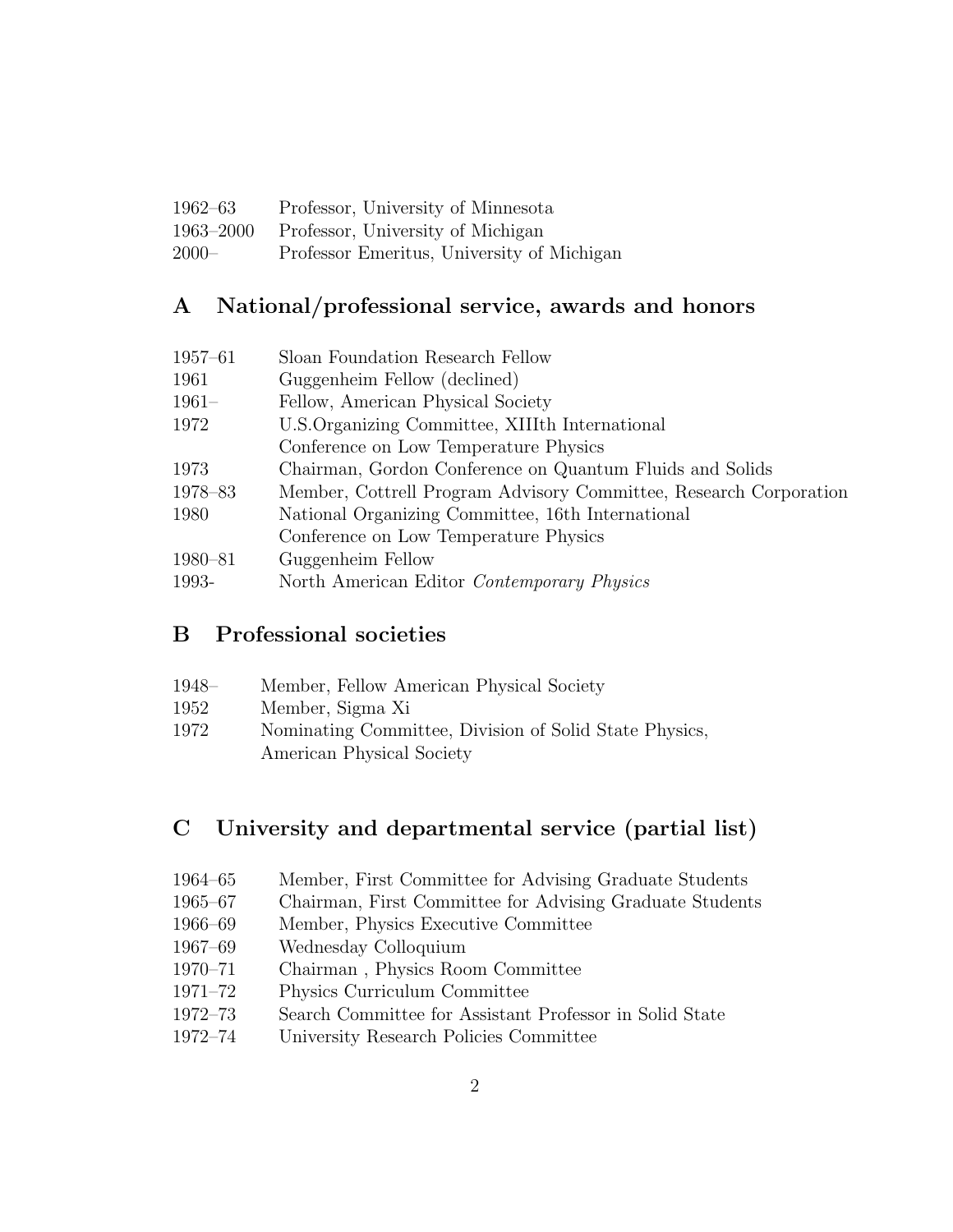| 1973        | Physics Shop Committee                                    |  |
|-------------|-----------------------------------------------------------|--|
| 1973-74     | Search Committee for Low Energy Assistant Professor       |  |
|             | and for Condensed Matter Assistant Professor              |  |
| $1973 - 75$ | Physics Executive Committee                               |  |
| 1975-76     | Search Committee for Low Energy Assistant Professor       |  |
| $1976 - 78$ | LSA-Natural Science Promotions Committee                  |  |
| 1976-79     | Physics Graduate Examinations Committee                   |  |
| 1977-79     | Search Committee for Condensed Matter Assistant           |  |
|             | Professor                                                 |  |
| 1979–80     | Physics Executive Committee                               |  |
| 1980        | Distinguished Faculty Achievement Award                   |  |
| 1981-82     | Graduate Examinations Committee                           |  |
|             | Search Committee for Condensed Matter Assistant Professor |  |
| 1982-83     | Wednesday Colloquium                                      |  |
| 1982–84     | University Committee on Computer Policy and Utilization   |  |
| 1984–85     | Microcomputer Policy Committee                            |  |
| 1984–87     | Senate Assembly                                           |  |
| 1985–88     | <b>LSA Executive Committee</b>                            |  |
| 1985–88     | Executive Committee Center for Western European Studies   |  |
| 1986,87     | Nominated for SACUA (declined)                            |  |
| 1986-88     | Physics Executive Committee                               |  |
| 1989-91     | Steering Committee, Office of International Programs      |  |
| 1990-91     | Review Committee, Office of International Programs        |  |
| 1990-93     | Qualifying Exam Committee                                 |  |
| 1994-       | Computer Committee                                        |  |
| $1995 -$    | <b>Executive Committee</b>                                |  |

## III Publications

## A Refereed journal articles

- [1] T. M. Sanders, Jr., A. L. Schawlow, G. C. Dousmanis, and C. H. Townes. A microwave spectrum of the free OH radical. Phys. Rev., 89L:1158– 1159, 1953.
- [2] G. C. Dousmanis, T. M. Sanders, Jr., C. H. Townes, and H. J. Zeiger. Structure of HNCS from microwave spectra. J. Chem. Phys., 21L:1416–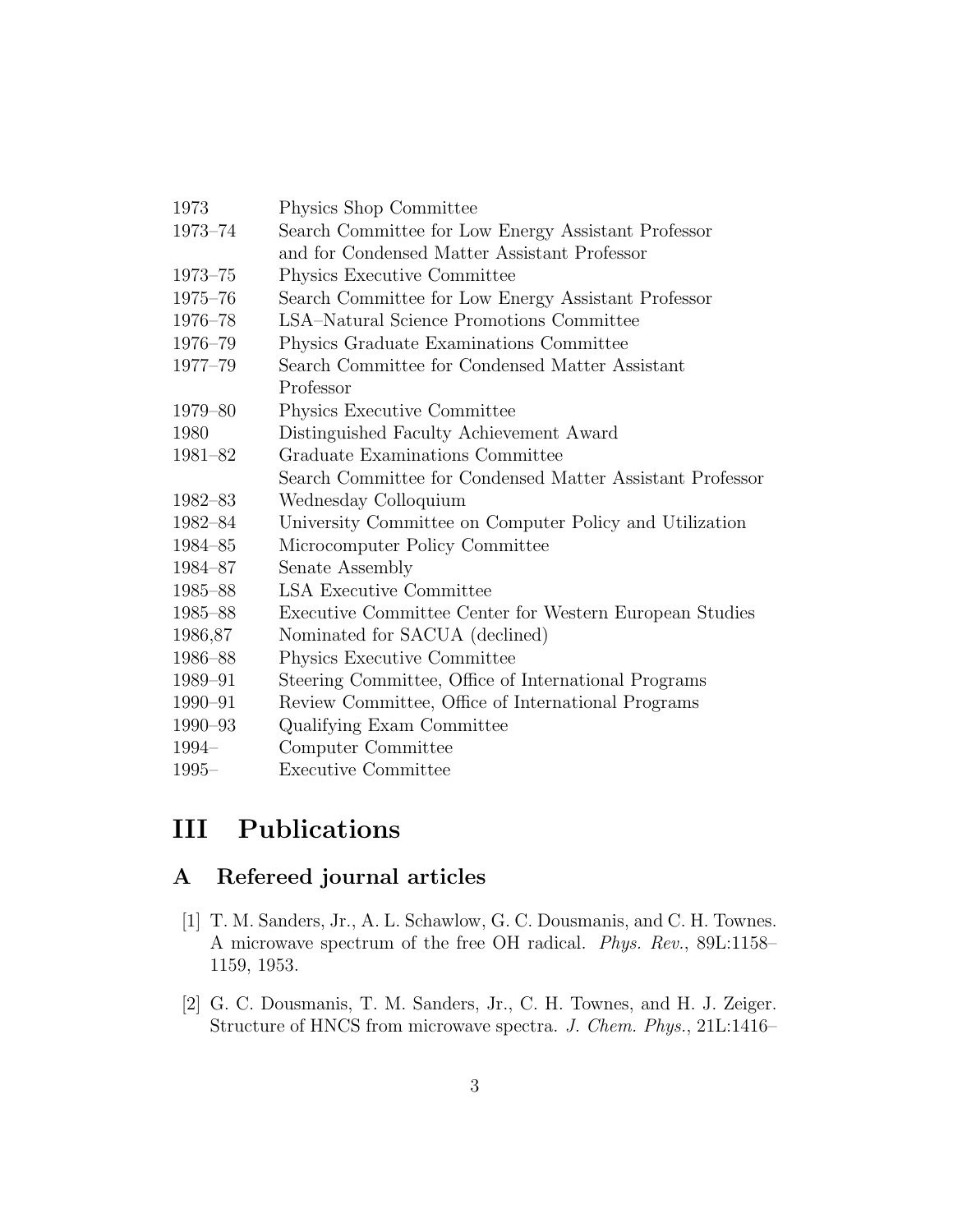1417, 1953.

- [3] T. M. Sanders, Jr., A. L. Schawlow, G. C. Dousmanis, and C. H. Townes. Examination of methods for detecting OH. J. Chem. Phys., 22:245–246, 1954.
- [4] G. C. Dousmanis, T. M. Sanders, Jr., and C. H. Townes. Microwave spectra of the free radicals OH and OD. Phys. Rev., 100:1735–1754, 1955.
- [5] W. E. Lamb, Jr. and T. M. Sanders, Jr. Fine structure of  $n = 3$  hydrogen by a radio-frequency method. Phys. Rev., 103:313–314, 1956.
- [6] Gabriel Weinreich, T. M. Sanders, Jr., and H. G. White. Acoustoelectric effect in n-type germanium. Phys. Rev., 114:33–44, 1959.
- [7] G. Filipovich and T. M. Sanders, Jr.  ${}^{16}O^{18}O$  molecules as intensity standards in electron spin resonance spectroscopy. Rev. Sci. Instr., 30:293-294, 1959.
- [8] W. E. Lamb, Jr. and T. M. Sanders, Jr. Fine structure of shortlived states of hydrogen by a microwave-optical method. Phys. Rev., 119:1901–1914, 1960.
- [9] R. E. Pontinen and T. M. Sanders, Jr. New electron spin resonance spectrum in antimony-doped germanium. Phys. Rev. Lett., 5:311–313, 1960.
- [10] Bailey Donnally and T. M. Sanders, Jr. Simple transistor marginal oscillator for magnetic resonance. Rev. Sci. Instr., 31:977–978, 1960.
- [11] James Levine and T. M. Sanders, Jr. Anomalous electron mobility and complex negative ion formation in low–temperature helium vapor. Phys. Rev. Lett., 8:159–161, 1962.
- [12] G. Gamota and T. M. Sanders, Jr. Direct measurement of the size of charged quantized vortex rings in HeII. Phys. Rev. Lett., 15:949–951, 1965.
- [13] Arnold J. Dahm and T. M. Sanders, Jr. Relaxation time, effective mass, and structure of ions in liquid helium. Phys. Rev. Lett., 17:126–130, 1966.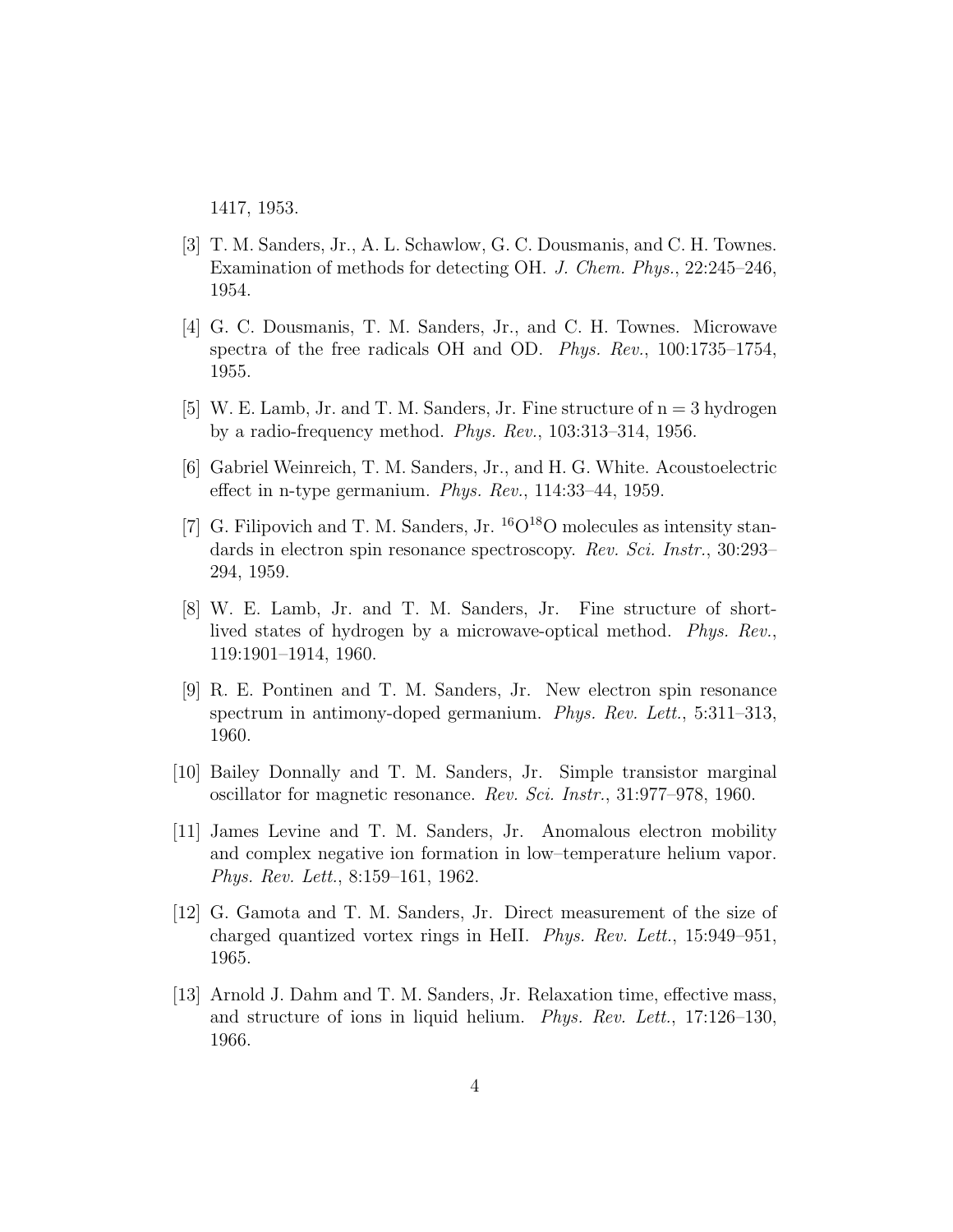- [14] R. E. Pontinen and T. M. Sanders, Jr. Simple cryostat conversion for operation above normal boiling point of refrigerant. Rev. Sci. Instr., 37:1615, 1966.
- [15] Richard E. Pontinen and T. M. Sanders, Jr. Electron-spin-resonance experiments on antimony-doped germanium. Phys. Rev., 152:850–857, 1966.
- [16] James L. Levine and T. M. Sanders, Jr. Mobility of electrons in lowtemperature helium gas. Phys. Rev., 154:138–149, 1967.
- [17] J. A. Northby and T. M. Sanders, Jr. Photoejection of electrons from bubble states in liquid helium. Phys. Rev. Lett., 18:1184–1186, 1967.
- [18] W. H. Wing and T. M. Sanders, Jr. FET operational amplifiers as fast electrometers. Rev. Sci. Instr., 38:1341–1342, 1967.
- [19] T. M. Sanders, Jr. and Gabriel Weinreich. Vortex wheels in superfluid helium. Phys. Lett., 27A:172, 1968.
- [20] G. Gamota and T. M. Sanders, Jr. Vortex-ring interactions in superfluid liquid helium. Phys. Rev. Lett., 21:200–202, 1968.
- [21] Richard E. Packard and T. M. Sanders, Jr. Detection of single quantized vortex lines in rotating He II. Phys. Rev. Lett., 22:823–826, 1969. Reprinted in "Adventures in Experimental Physics," B. Maglich, ed. 1972.
- [22] G. G. Ihas and T. M. Sanders, Jr. Injection and mobility of potassium ions in liquid helium. Phys. Lett., 31A:502–503, 1970.
- [23] A. J. Dahm and T. M. Sanders, Jr. Relaxation time and effective mass of ions in liquid helium. J. Low Temp. Phys., 2:199–222, 1970.
- [24] G. G. Ihas and T. M. Sanders, Jr. Exotic negative carriers in liquid helium. *Phys. Rev. Lett.*, 27:383–386, 1971.
- [25] G. Gamota and T. M. Sanders, Jr. Size of quantized vortex rings in liquid Helium II. Phys. Rev. A, 4:1092–1099, 1971.
- [26] Richard E. Packard and T. M. Sanders, Jr. Observations on single vortex lines in rotating superfluid helium. Phys. Rev. A, 6:799–807, 1972.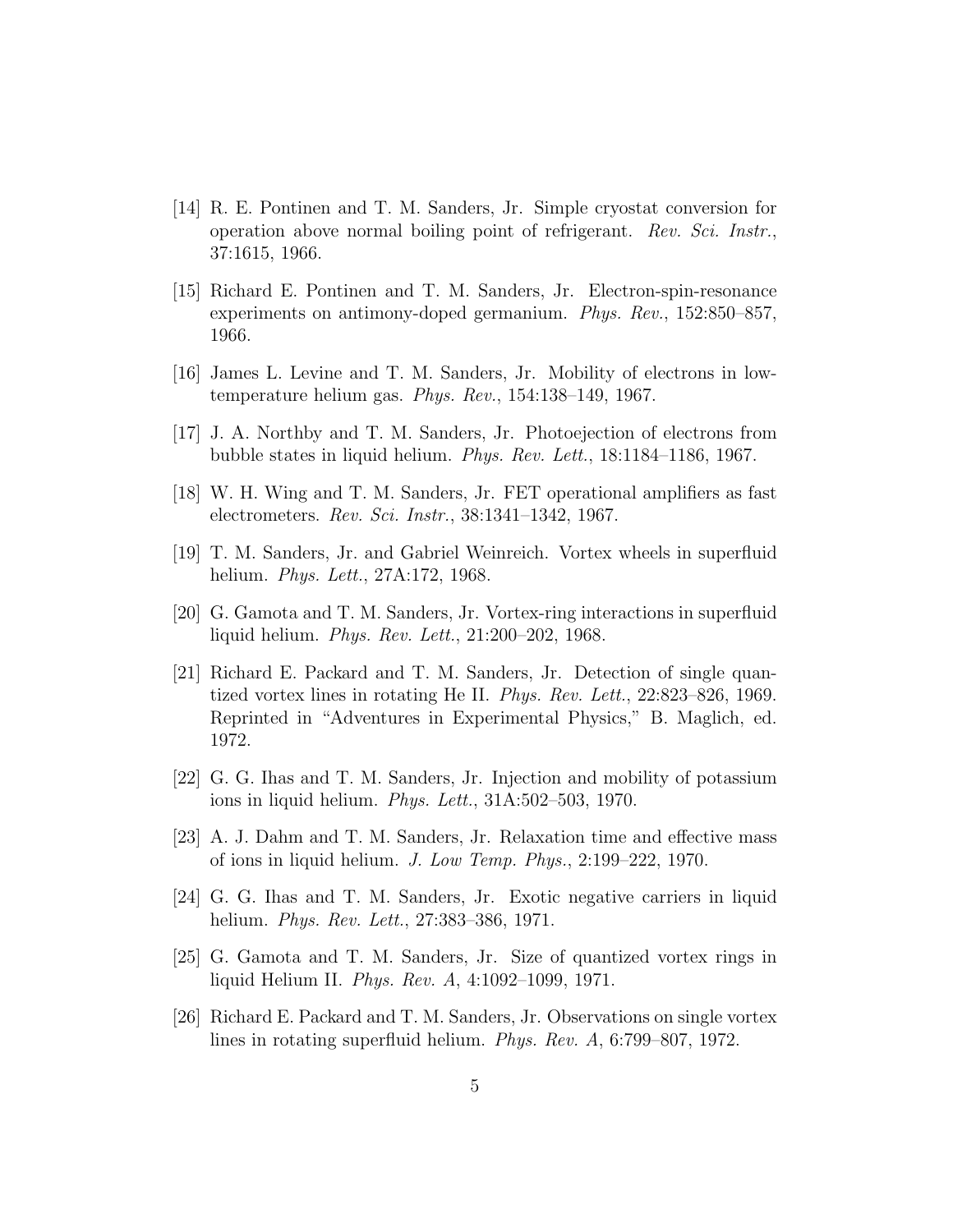- [27] J. H. Magerlein and T. M. Sanders, Jr. Digitally programmable ratio transformer bridge. Rev. Sci. Instr., 46:1653–1655, 1975.
- [28] J. H. Magerlein and T. M. Sanders, Jr. Surface tension of <sup>4</sup>He near  $T_{\lambda}$ . Phys. Rev. Lett., 36:258–261, 1976.
- [29] T. M. Sanders, Jr. and Gabriel Weinreich. Energies of external electron surface states on liquid helium. Phys. Rev. B, 13:4810–4814, 1976.
- [30] J. H. Magerlein and T. M. Sanders, Jr. Apparatus for high–resolution surface tension measurement. Rev. Sci. Instr., 49:94–100, 1978.
- [31] S. R. Forrest and T. M. Sanders, Jr. GaAs junction field effect transistors for low– temperature environments. Rev. Sci. Instr., 49:1603–1604, 1978. Reprinted in "Low Temperature Electronics", Randall K. Kirschman, ed., IEEE Press, 1986.
- [32] S. C. Whitmore, S. R. Ryan, and T. M. Sanders, Jr. Mutual inductance bridge for low-temperature thermometry and susceptibility measurements. Rev. Sci. Instr., 49:1579–1582, 1978.
- [33] T. M. Sanders, Jr. and G. G. Ihas. Nature of exotic negative carriers in superfluid <sup>4</sup>He. Phys. Rev. Lett., 59:1722, 1987. See "Comment on 'Nature of Exotic Carriers in Superfluid <sup>4</sup>He' " Phys. Rev. Lett. 60, 865 (1988).
- [34] T. M. Sanders, Jr. and G. G. Ihas. Reply to "Comment on 'nature of exotic carriers in superfluid  ${}^{4}$ He' ". Phys. Rev. Lett., 60:866, 1988.
- [35] T. M. Sanders, Jr., S. R. Forrest, and Gabriel Weinreich. Gross magnetic resonance in small ferromagnetic particles. Phys. Rev. B, 36:8629–8631, 1987.
- [36] T. M. Sanders, Jr. On the sign of the static susceptibility. Am. J. Phys., 56:448–451, 1988.
- [37] T. M. Sanders, Jr. and S. R. Forrest. Small particle size distributions from mobility measurements. J. Appl. Phys., 66:3317–3323, 1989.
- [38] R. K. Sears, B. G. Orr, and T. M. Sanders, Jr. A scanning tunneling microscope for undergraduate laboratories. Computers in Physics, 4:427–430, 1990.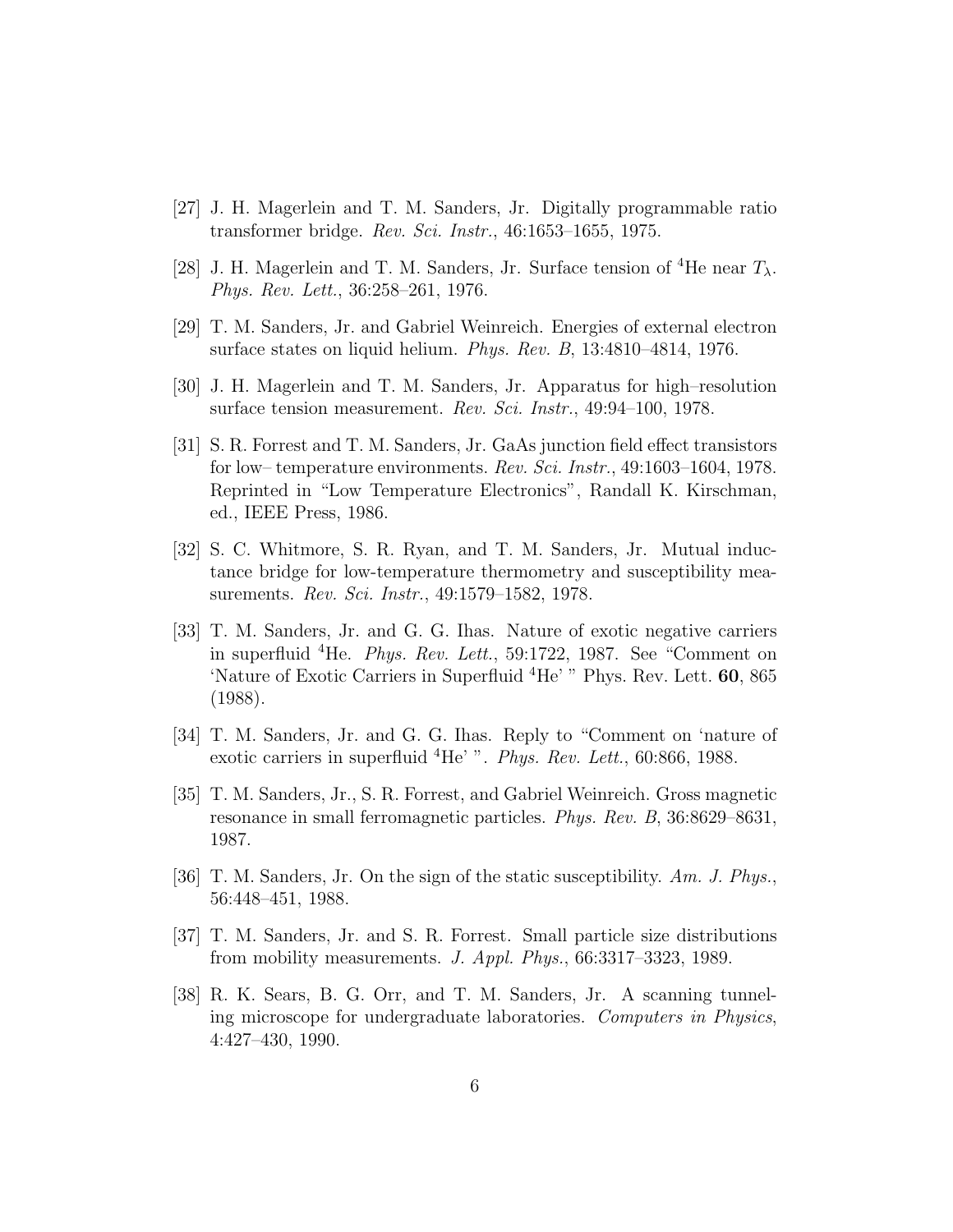- [39] T. M. Sanders, Jr. Comment on "Dynamics of the Interactions of Rotons with Quantized Vortices in Helium II". Phys. Rev. Lett., 66:241, 1991.
- [40] T. M. Sanders, Jr. Semiclassical mechanics of rotons. Contemp. Phys., 42(3):151–157, May 2001.

#### B Book contribution

"Small Metallic Clusters" Chapter in Future Trends in Material Sciences, J. Keller, ed. Advanced Series in Surface Science, v. 2, World Scientific, 1988, pp 271–284.

### C Invited papers

1. Experiments on Dynamic Polarization of Protons in Polyethylene by the Solid Effect — A Proposed Polarized Proton Target, (Invited Paper) (with C. Hwang) Proceedings of the VIIth International Conference on Low Temperature Physics, Toronto (1960).

2. Experiments on Dynamic Polarization of Protons in Polyethylene by the Solid Effect — A Proposed Polarized Proton Target (Invited Paper) (with C. Hwang) Basel Conference on Polarization Phenomena of Nucleons, Helv. Phys. Acta, Suppl. VI (1960), p. 122.

3. Electrons in Helium Vapor and Liquid, (Invited Paper) APS Meeting, (December 28, 1962) Bull. Am. Phys. Soc.

4. New Experiments on Charged Quantized Vortex Rings in He II, (Invited Paper) Bull. Am. Phys. Soc. 11, (1966) p. 410.

5. Electron Bubbles in Liquid Helium, (Invited Paper) Bull. Am. Phys. Soc. 14, (1969) p. 32.

6. Small Metallic Clusters, Symposium: Future Trends in Material Sciences, Mexico City, June, 1985.

7. Mechanics of Rotons, (Invited Paper) Bull. Am. Phys. Soc. 36, (1991), p. 697

### IV Dissertation committee chairmanships

### A University of Michigan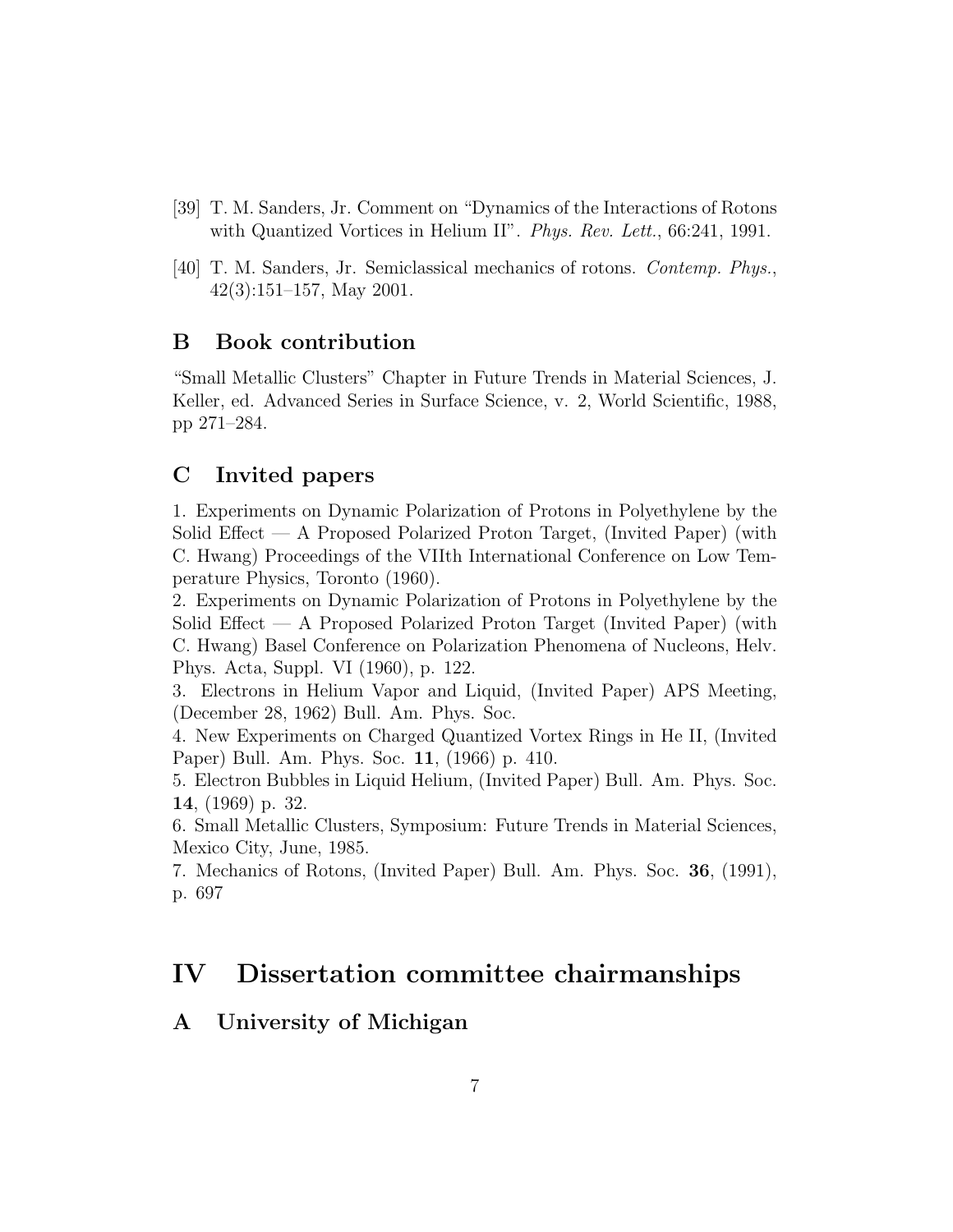| Student             | Ph.D. year        |
|---------------------|-------------------|
| Gamota, George      | 1966              |
| Wang, Shou-yih      | 1967              |
| Zipfel, Christie L  | 1969              |
| Brody, Burton       | 1970              |
| Packard, Richard E  | 1970              |
| Ihas, Gary G        | 1971              |
| Ryan, Stewart R     | 1971              |
| Schofield, George   | 1972              |
| Landee, Christopher | $1975$ (co-chair) |
| Magerlein, John H   | 1975              |
| Forrest, Stephen R  | 1979              |
| Sears, Robert K     | 1996              |
| Davis, Brian        | $1998$ (co-chair) |

# B University of Minnesota

| Pontinen, Richard E | 1962 |
|---------------------|------|
| Levine, James L     | 1964 |
| Dahm, Arnold J      | 1965 |
| Northby, Jan A      | 1966 |

# C Teaching (recent)

| Term | Course | Title                   |
|------|--------|-------------------------|
| F00  | 214    | Physicists and the Bomb |
| F99  | 214    | Physicists and the Bomb |
| W98  | 214    | Physicists and the Bomb |
| W97  | 106    | Everyday Physics        |
| F96  | 214    | Physicists and the Bomb |
| W96  | 214    | Physicists and the Bomb |
| F95  | 106    | Everyday Physics        |
| W95  | 214    | Physicists and the Bomb |
| F94  | 160    | Honors Physics I        |
| W94  | 214    | Physicists and the Bomb |
|      |        |                         |